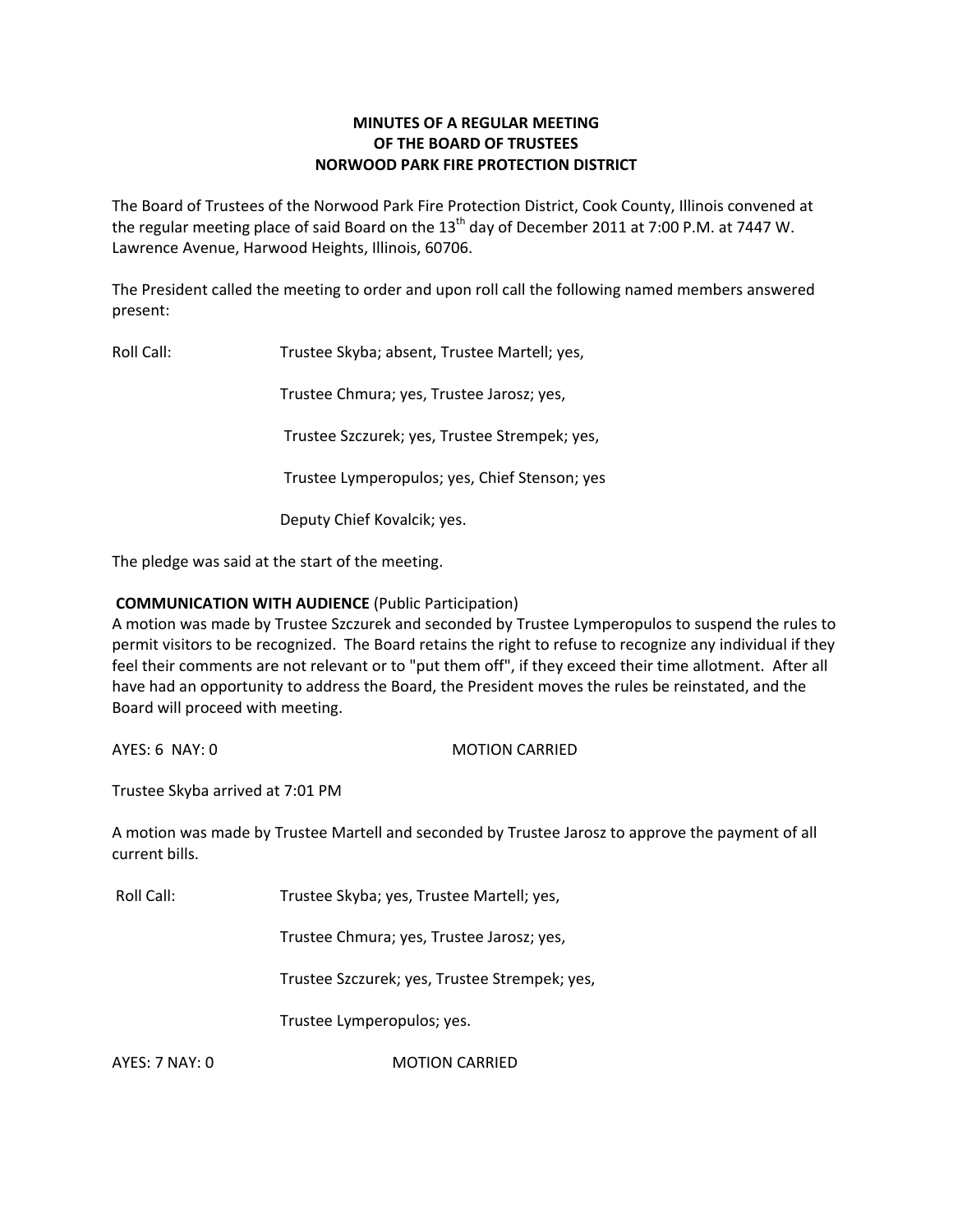A motion was made by Trustee Strempek and seconded by Trustee Lymperopulos to approve the minutes of the Regular meeting held on November  $8^{th}$ , 2011.

| Roll Call:     | Trustee Skyba; yes, Trustee Martell; yes,     |
|----------------|-----------------------------------------------|
|                | Trustee Chmura; yes, Trustee Jarosz; yes,     |
|                | Trustee Szczurek; yes, Trustee Strempek; yes, |
|                | Trustee Lymperopulos; yes.                    |
| AYFS: 7 NAY: 0 | <b>MOTION CARRIED</b>                         |
|                |                                               |

### **TREASURER'S REPORT**

Schedule of Assets (Arising from Cash Transactions) November 30, 2011

### Assets

| Checking and money market accounts (interest rate):      |             |
|----------------------------------------------------------|-------------|
| Plaza Bank checking (0.046%)                             | \$<br>1,214 |
| Plaza Bank money market (0.295%)                         | 996,150     |
| Plaza Bank checking- Public Education                    | 573         |
| Plaza Bank ambulance billing money market (0.295%)       | 286,589     |
| Plaza Bank-Medical 1003102                               | 5,009       |
| Suburban Bank & Trust                                    | 0           |
| Total checking and money market accounts                 | 1,289,535   |
| Certificates of deposit (interest rate and maturity):    |             |
| Plaza Bank (1.10%, 03/02/12)                             | 613,386     |
| Belmont Bank and Trust (1.20% 08/23/12)                  | 524,738     |
| Plaza Bank (1.091% 01/17/12)                             | 122,506     |
| Plaza Bank (1.10% 03/18/12)                              | 415,279     |
| Plaza Bank (1.00% 06/23/12)                              | 464,433     |
| Belmont Bank (1.20% 08/21/12)                            | 501,652     |
| Belmont Bank (1.00% 07/19/12)                            | 356,205     |
| Total certificates of deposit                            | 2,998,199   |
| Total checking, money market and certificates of deposit | \$4,287,734 |
|                                                          |             |

Trustee Martell stated there is a CD due next month.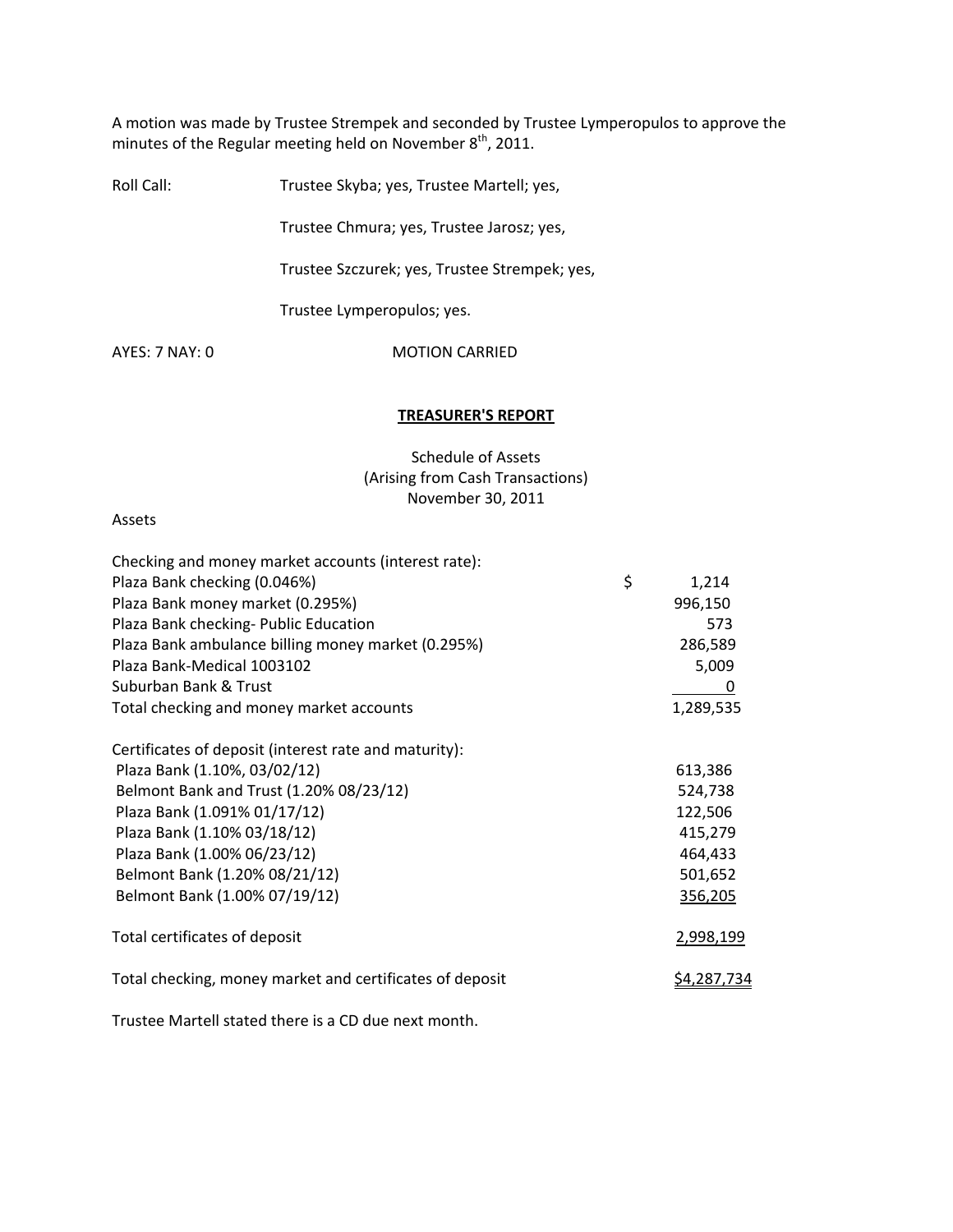Motion by Trustee Skyba, seconded by Trustee Jarosz to approve the Treasurer's report as presented from the Financial Statement for November 2011**.**

| Roll Call:     | Trustee Skyba; yes, Trustee Martell; yes,     |
|----------------|-----------------------------------------------|
|                | Trustee Chmura; yes, Trustee Jarosz; yes,     |
|                | Trustee Szczurek; yes, Trustee Strempek; yes, |
|                | Trustee Lymperopulos; yes.                    |
| AYES: 7 NAY: 0 | <b>MOTION CARRIED</b>                         |

## **Chiefs Report:**

All Trustees received a copy of the alarm report.

All Trustees received a copy of the inspection report along with the list of completed inspections for this month.

We made a trip to Appleton two weeks ago for pre construction. There were several changes that we needed to make after reviewing the job list and the prints. There were a few deletions and a few additions. After everything was completed the price increased by approximately two thousand dollars. I am waiting for an invoice at this time.

The Christmas party was a huge success, there were over one hundred people here the families are growing and this is the most we ever had. Thanks to the board for supporting this event and allowing us to continue this tradition.

Everybody received a copy of the ISO letter. We want to get this out to the public to spread the word of the improvement to the District. We plan on distributing this information to the Villages, Library, and Township, it is already on the website. It is possible that Harwood Heights will distribute this with their calendar. I will contact Mayor Jezierny with this request. Discussion about it being in the newspaper.

Everybody received a copy of the levy, this was sent and approved by our Attorney Shawn Flaherty. If anybody would like to stop by and go over the levy with me let me know.

On the agenda is the Dispatch contract. They originally asked for 5% per year. I met with Trustee Kucharski and negotiated it down to 4, 4, 5. They could not go any lower due to increases in the health insurance.

The phone system is installed and running. We are currently working out all the kinks with Pentegra. There are a couple of issues that must be rectified and they are working with Cisco to remedy the problems.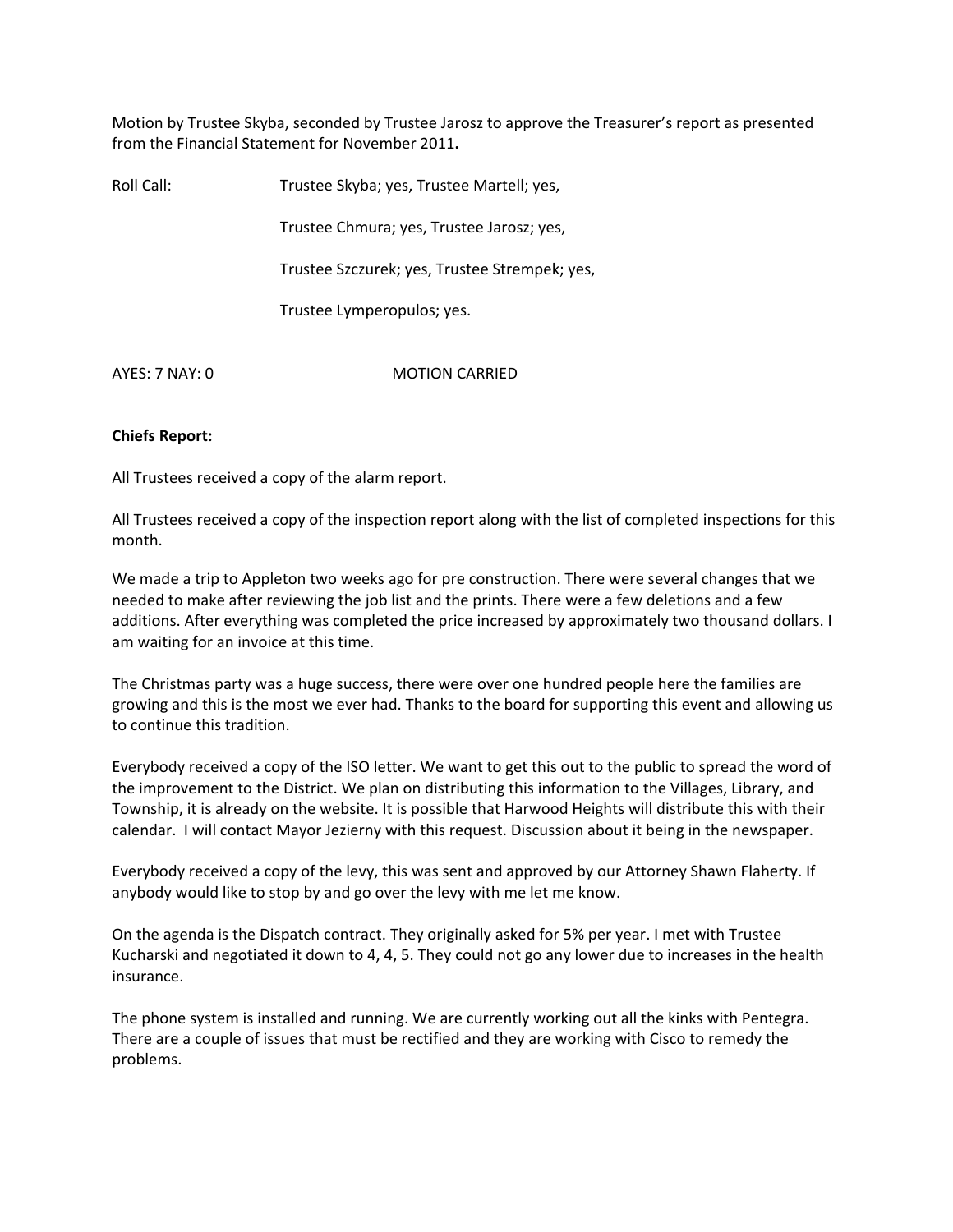Pentegra was initially supposed to move all our radio equipment into the new rack. It became very evident that they did not have the knowledge to complete this. I spoke with Trustee Strempek and we decided not to let them touch our radio equipment. We contacted Radco and received a quote on parts and labor to complete the task. This quote is on the agenda today.

I gave everybody a copy of the 2% foreign fire tax check that we recently received. This is on the agenda to hand over to the 2% committee. The previous monies received to the committee have been audited by Kurt Hoffman.

Commissioner Kolaski commented on the recent Commissioners meeting. Discussion on the seminar that Commissioner Rinaldi and himself attended. Trustee Chmura invited Commissioner Kolaski to join their Closed Session to discuss personnel.

Discussion regarding Pentegra and why they are not moving our radios into the new rack.

A motion was made by Trustee Skyba and seconded by Trustee Martell to accept the Chiefs report as presented for November 2011.

AYES: 7 NAY: 0 MOTION CARRIED

### **Presidents Report:**

Nothing to report at this time.

### **Committee Reports:**

Finance Committee‐ Trustee Chmura stated there was a Finance meeting the other day and many issues were discussed, he will have Trustee Martell explain them in the Finance committee report.

Building and Equipment Committee‐ Chairman Trustee Szczurek stated that he was unaware of the issues with the phone system and he will refer to the Chief and Trustee Strempek. Trustee Strempek explained the issues with Pentegra and why we were not having them move our radio equipment. Chief explained that Radco was the expert and we needed them to move all the equipment to the new rack. Pentegra offered to do it as a courtesy but it was evident they did not have the knowledge to complete the task and we couldn't take a chance on losing our communications. Trustee Jarosz asked when we can expect Pentegra to make the needed corrections. Chief stated that they are working with Cisco to find the solutions.

Technology and PR Media Committee‐ Chairman Strempek stated there is nothing at this time.

Policy Committee‐ Chairman Trustee Skyba stated there is nothing at this time.

Pension Fund- Trustee Martell stated that there is a meeting in January.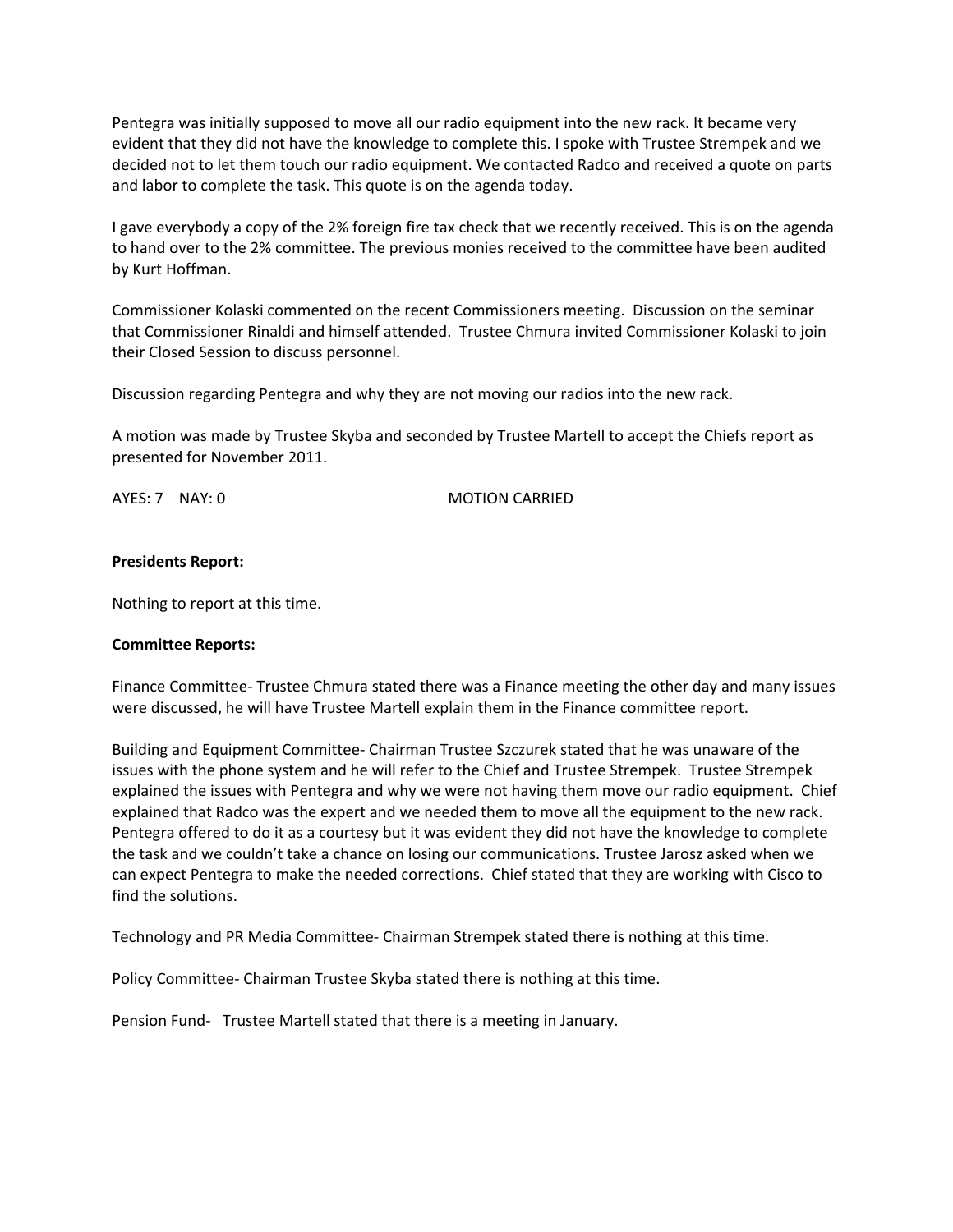## **Old Business:**

None.

### **New Business**:

Motion was made by Trustee Skyba and seconded by Trustee Strempek to approve Ordinance #11‐3, the Norwood Park Fire Protection District 2011‐2012 Tax Levy.

Roll Call: Trustee Skyba; yes, Trustee Martell; yes,

Trustee Chmura; yes, Trustee Jarosz; yes,

Trustee Szczurek; yes, Trustee Strempek; yes,

Trustee Lymperopulos; yes.

# AYES: 7 NAY: 0 MOTION CARRIED

Motion was made by Trustee Skyba and seconded by Trustee Lymperopulos to pass and approve Ordinance #11‐4, an Ordinance giving Cook County Clerk direction related to the 2011 Tax Levy.

Roll Call: Trustee Skyba; yes, Trustee Martell; yes,

Trustee Chmura; yes, Trustee Jarosz; yes,

Trustee Szczurek; yes, Trustee Strempek; yes,

Trustee Lymperopulos; yes.

AYES: 7 NAY: 0 MOTION CARRIED

Motion was made by Trustee Martell and seconded by Trustee Jarosz to pass and approve Resolution #11-5, A Resolution relating to the terms of employment for the position of Administrative Assistant to the Chief of the Fire Department.

Trustee Martell wanted clarification on the salary being increased in January and then again in July. Discussion. Trustee Chmura explained that after this year the Administrative Assistant will be on a fiscal year resolution instead of a calendar year.

Roll Call: Trustee Skyba; yes, Trustee Martell; yes,

Trustee Chmura; yes, Trustee Jarosz; yes,

Trustee Szczurek; yes, Trustee Strempek; yes,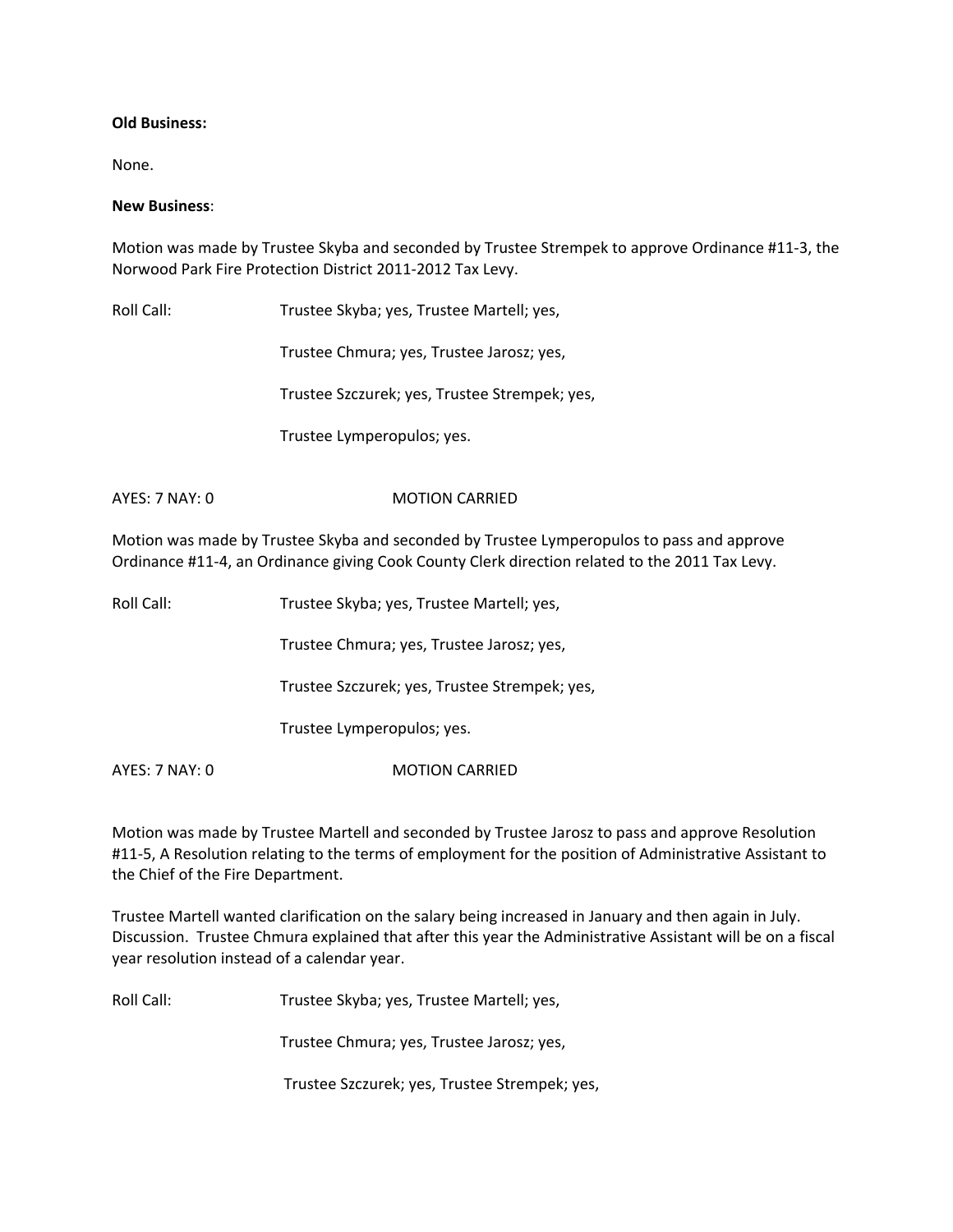## Trustee Lymperopulos; yes.

## AYES: 7 NAY: 0 MOTION CARRIED

Motion by Trustee Skyba and seconded by Trustee Lymperopulos to approve the agreement with the Village of Norridge an Illinois Municipal Corporation to provide telephone answering and dispatch service for the period of December 1, 2011 until November 30, 2014.

Trustee Skyba asked if there was any other option. Discussion.

Roll Call: Trustee Skyba; yes, Trustee Martell; yes,

Trustee Chmura; present, Trustee Jarosz; yes,

Trustee Szczurek; yes, Trustee Strempek; yes,

Trustee Lymperopulos; yes.

## AYES: 7 NAY: 0 MOTION CARRIED

Motion by Trustee Martell and seconded by Trustee Skyba to approve the payment of \$17,446.52 to the 2% Foreign Fire Insurance Board.

Roll Call: Trustee Skyba; yes, Trustee Martell; yes,

Trustee Chmura; yes, Trustee Jarosz; yes,

Trustee Szczurek; yes, Trustee Strempek; yes,

Trustee Lymperopulos; yes.

## AYES: 7 NAY: 0 MOTION CARRIED

Motion by Trustee Martell and seconded by Trustee Skyba to accept the audit for the 2011 fiscal year as presented by Frank J. Baker and Company.

Roll Call: Trustee Skyba; yes, Trustee Martell; yes,

Trustee Chmura; yes, Trustee Jarosz; yes,

Trustee Szczurek; yes, Trustee Strempek; yes,

Trustee Lymperopulos; yes.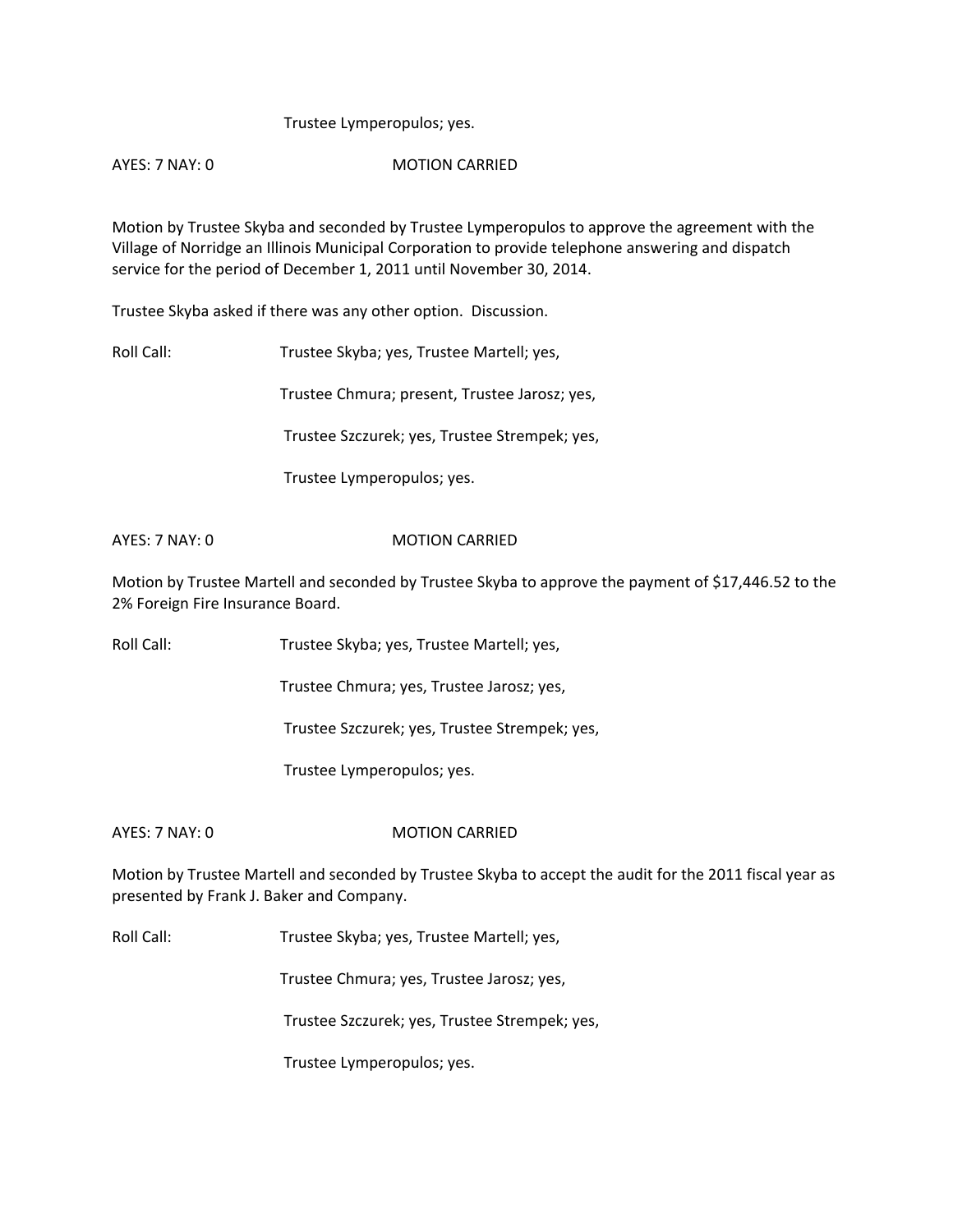### AYES: 7 NAY: 0 MOTION CARRIED

Trustee Martell explained the audit and why things have to be reported due to GASB changes. There was nothing unexpected. Discussion on overtime being an issue due to injuries.

Motion by Trustee Martell and seconded by Trustee Jarosz to approve the renewal for Workers Compensation through IPRF.

Roll Call: Trustee Skyba; yes, Trustee Martell; yes,

Trustee Chmura; yes, Trustee Jarosz; yes,

Trustee Szczurek; yes, Trustee Strempek; yes,

Trustee Lymperopulos; yes.

AYES: 7 NAY: 0 MOTION CARRIED

Motion by Trustee Skyba and seconded by Trustee Martell to give authority to TIF committee to join tax objection groups if needed in response to the Harwood Heights Lawrence Avenue development corridor as a TIF District.

Trustee Skyba asked who is on the committee; Trustee Chmura stated that the Finance committee will also be the TIF committee.

Roll Call: Trustee Skyba; yes, Trustee Martell; yes,

Trustee Chmura; yes, Trustee Jarosz; yes,

Trustee Szczurek; yes, Trustee Strempek; yes,

Trustee Lymperopulos; yes.

### AYES: 7 NAY: 0 MOTION CARRIED

Motion by Trustee Skyba and seconded by Trustee Martell to approve the payment to Radco Communications for \$1,126.00 for moving all radio equipment into new rack. This is including parts and labor.

Roll Call: Trustee Skyba; yes, Trustee Martell; yes,

Trustee Chmura; yes, Trustee Jarosz; yes,

Trustee Szczurek; yes, Trustee Strempek; yes,